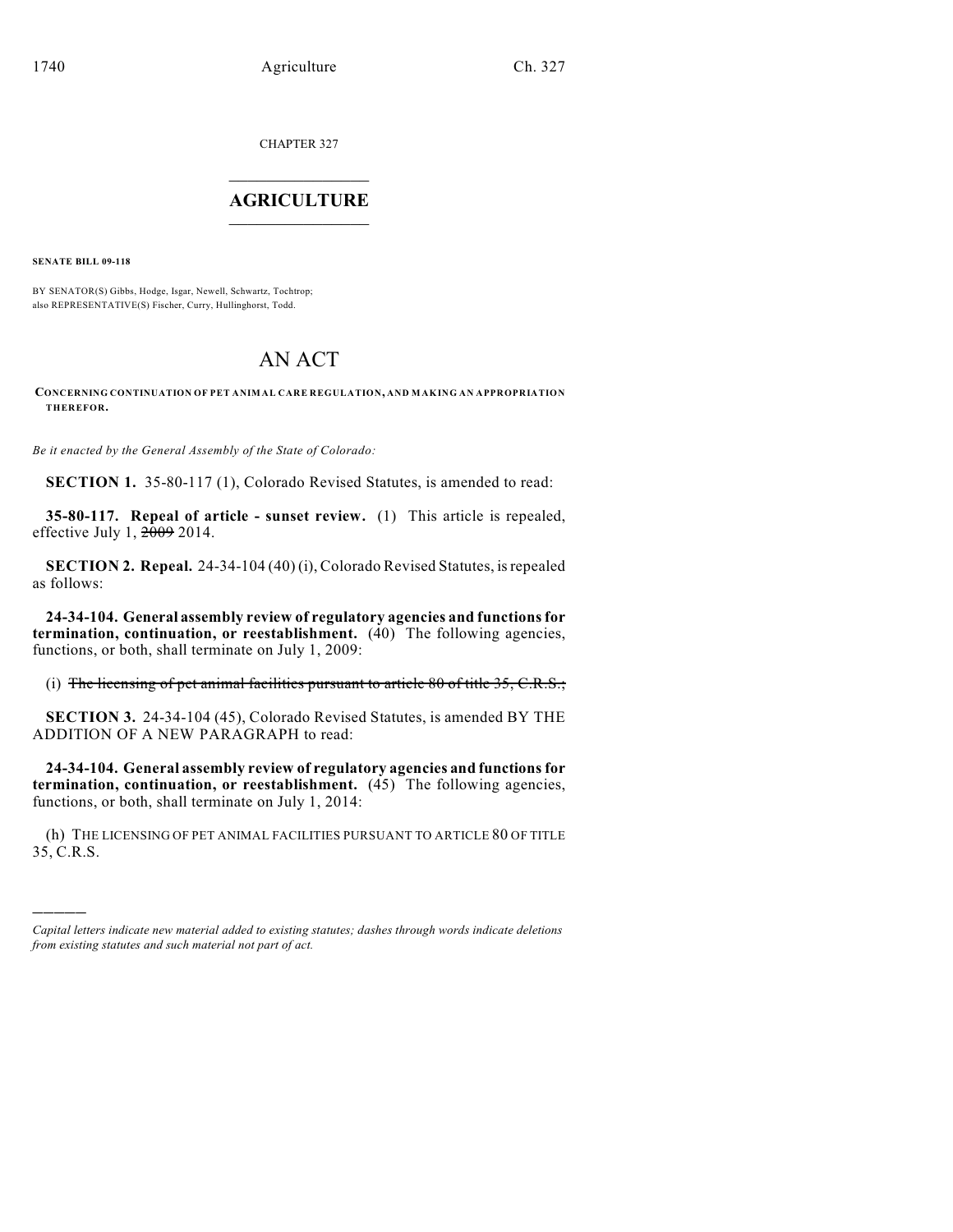**SECTION 4.** 35-80-109 (2) (e), Colorado Revised Statutes, is amended to read:

**35-80-109. Powers and duties of the commissioner - rules - repeal.** (2) The commissioner is authorized to adopt all reasonable rules for the administration and enforcement of this article, including, but not limited to:

(e) (I) The amount of any license fee for a pet animal facility license. Such license fee may be different for different classifications and subclassifications of any license authorized under this article. THE COMMISSIONER IS AUTHORIZED TO DETERMINE THE AMOUNT OF ANY LICENSING FEE AUTHORIZED UNDER THIS ARTICLE BASED ON THE ACTUAL COST OF ADMINISTERING AND ENFORCING THIS ARTICLE AND ANY RULES ADOPTED PURSUANT THERETO.

(II) (A) PRIOR TO JULY 1, 2010, THE COMMISSIONER MAY RAISE FEES FOR LICENSES AND RENEWALS AUTHORIZED UNDER THIS ARTICLE BY AN AMOUNT SUFFICIENT TO HIRE ONE ADDITIONAL FULL-TIME EMPLOYEE TO CONDUCT INSPECTIONS UNDER THIS ARTICLE; EXCEPT THAT, NO SUCH INCREASE SHALL CAUSE ANY LICENSE OR RENEWAL FEE TO EXCEED THE MAXIMUM FEE AMOUNT SPECIFIED IN SECTION 35-80-105 (4).

(B) NOTHING IN THIS SUBPARAGRAPH (II) SHALL BE CONSTRUED TO ABROGATE OR IMPAIR THE AUTHORITY OF THE COMMISSIONER TO ADMINISTER THIS ARTICLE, INCLUDING THE POWER TO SET FEES PURSUANT TO SUBPARAGRAPH (I) OF THIS PARAGRAPH (e).

(C) THIS SUBPARAGRAPH (II) IS REPEALED, EFFECTIVE JULY 1, 2011.

**SECTION 5.** The introductory portion to 35-80-115 (1), Colorado Revised Statutes, is amended, and the said 35-80-115 (1) is further amended BY THE ADDITION OF A NEW PARAGRAPH to read:

**35-80-115. Advisory committee - sunset review - repeal.** (1) There is hereby established a pet animal advisory committee to advise the commissioner in establishing regulations under this article and to provide ongoing review of this article. The members of the advisory committee shall receive no compensation or reimbursement from the state of Colorado or the department for expenses incurred in the performance of their duties. The advisory committee shall consist of sixteen SEVENTEEN persons appointed by the commissioner as follows:

(f.5) ONE PERSON WHO REPRESENTS THE "DOG DAY CARE INDUSTRY", WHICH TERM MEANS PREMISES ON WHICH DOGS ARE KEPT PRIMARILY FOR THE PURPOSE OF SHORT-TERM CARE;

**SECTION 6. Repeal.** 35-80-115 (5), Colorado Revised Statutes, is repealed as follows:

**35-80-115. Advisory committee.** (5) (a) This section is repealed, effective July 1, 2009.

(b) Prior to said repeal, the advisory committee appointed pursuant to this section shall be reviewed as provided for in section 2-3-1203, C.R.S.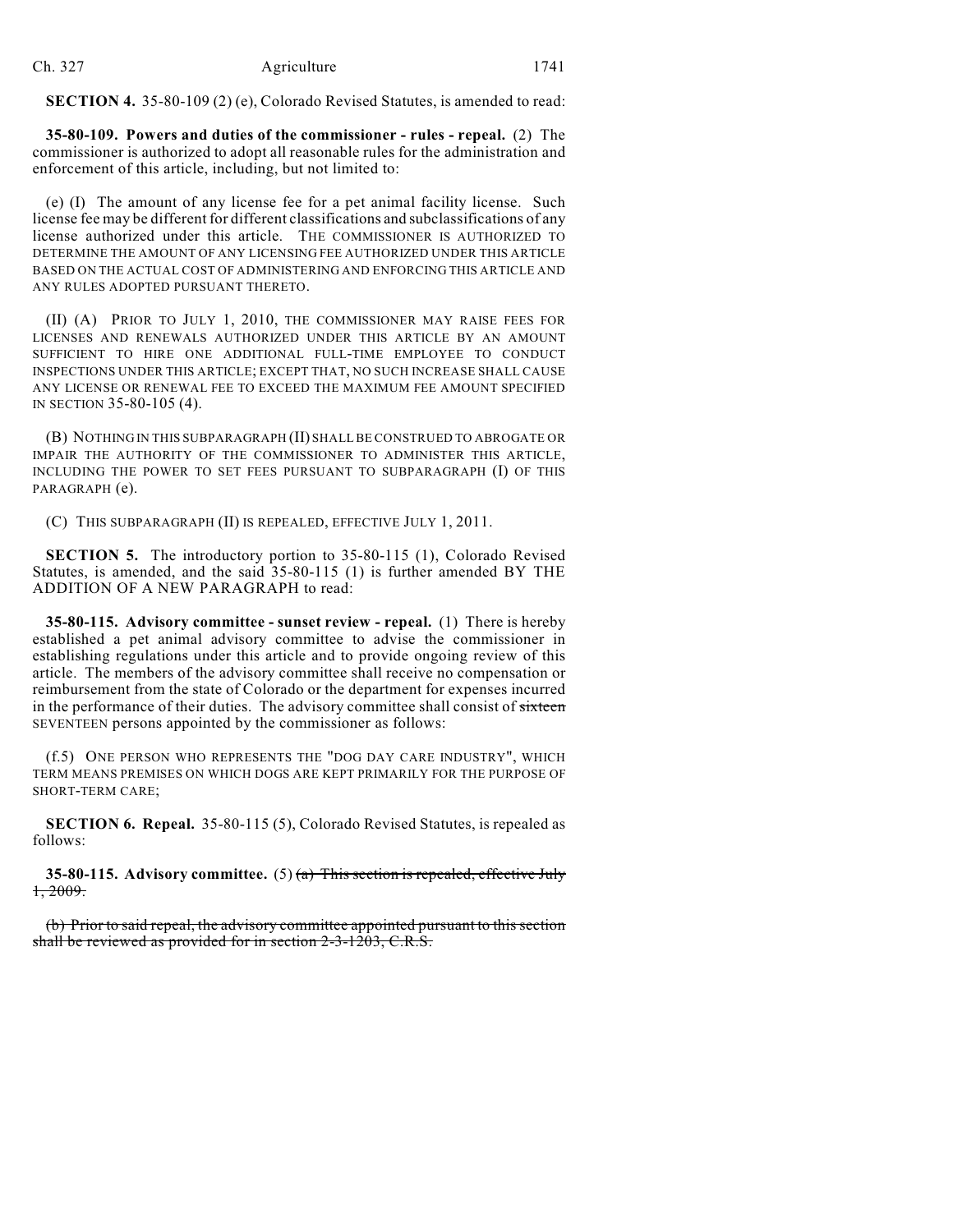**SECTION 7. Repeal.** 2-3-1203 (3) (v) (II), Colorado Revised Statutes, is repealed as follows:

**2-3-1203. Sunset review of advisory committees.** (3) The following dates are the dates for which the statutory authorization for the designated advisory committees is scheduled for repeal:

(v) July 1, 2009:

(II) The pet animal advisory committee appointed pursuant to section 35-80-115,  $C.R.S.:$ 

**SECTION 8. Repeal.** 35-80-113 (4), Colorado Revised Statutes, is repealed as follows:

**35-80-113. Civil penalties.** (4) Before imposing any civil penalty, the commissioner may consider the effect of such penalty on the ability of the person charged to stay in business.

**SECTION 9.** 35-80-105 (5), Colorado Revised Statutes, is amended to read:

**35-80-105. Pet animal facility - licensure requirements - application - fees.** (5) Each pet animal facility license shall expire on March  $\frac{1}{1}$  of each year ON A DATE SPECIFIED BY THE COMMISSIONER BY RULE.

**SECTION 10.** 35-80-106 (1), (2), and (3), Colorado Revised Statutes, are amended to read:

**35-80-106. Pet animal facility license - renewal.** (1) Each pet animal facility shall apply to renew its license on or before the first working day of March for the year of renewal EXPIRATION DATE OF THE LICENSE. Said application shall be in the form and manner prescribed by the commissioner and shall be accompanied by the required renewal fee.

(2) If the application for renewal is not postmarked on or before the first working day of March for the year of renewal EXPIRATION DATE OF THE LICENSE, a penalty fee of ten percent of the renewal fee shall be assessed. No license shall be renewed until the renewal fee and any penalty fee are paid.

(3) If the application and fee for renewal are not postmarked on or before April 1 LATER THAN ONE CALENDAR MONTH AFTER THE EXPIRATION DATE OF THE LICENSE, the license shall not be renewed and the pet animal facility shall apply for a new license.

**SECTION 11.** 35-80-106.5, Colorado Revised Statutes, is amended to read:

**35-80-106.5. Psittacine bird leg band - fee - rules.** (1) Each applicant for a Colorado psittacine bird leg band shall be issued a bird leg band number by the commissioner after paying the required application fee, and each holder of a bird leg band number shall pay an annual renewal fee on or before October 1 of each year THE ANNUAL DATE SET BY THE COMMISSIONER.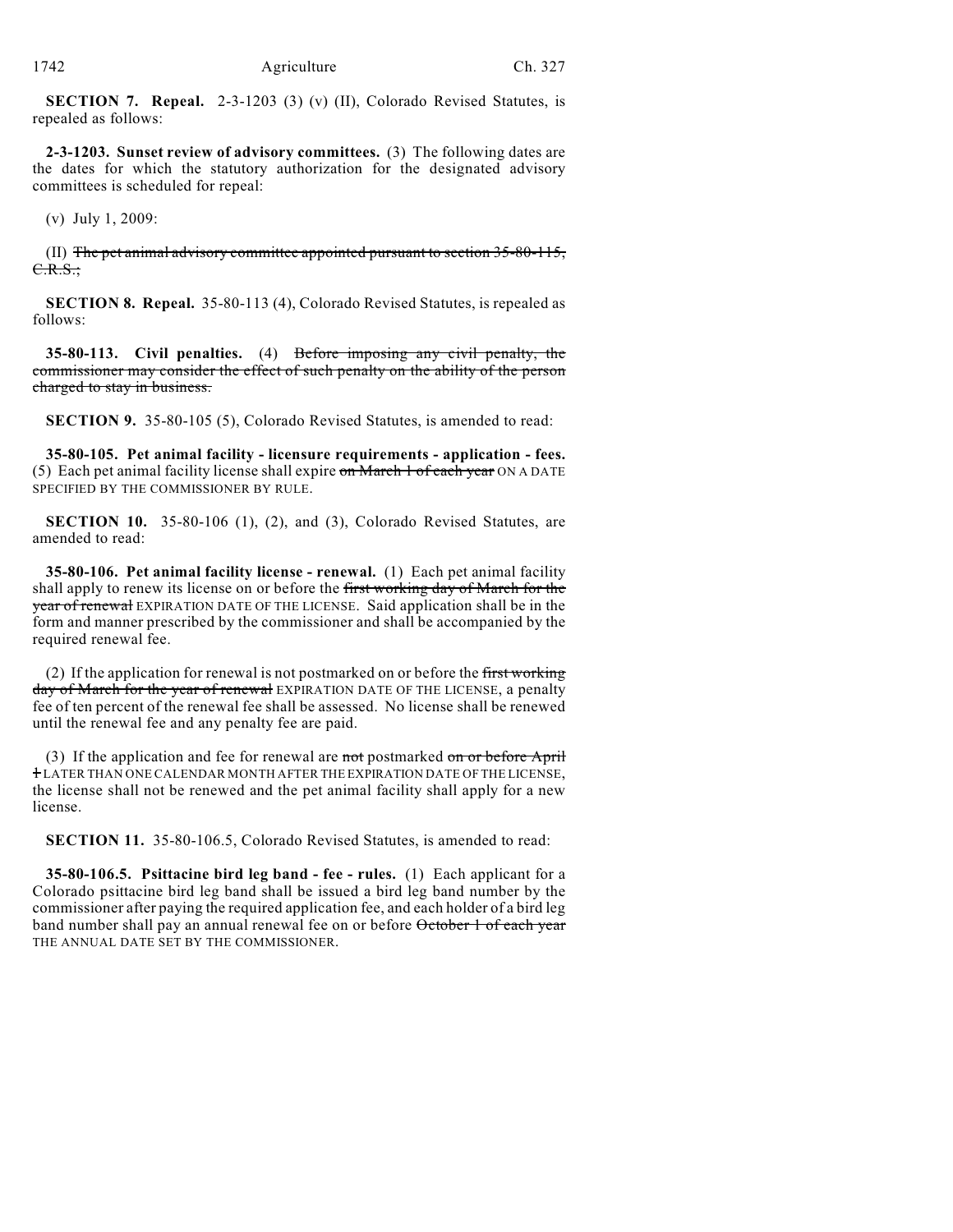(2) The application, and renewal fees, AND ANNUAL RENEWAL DATE described in subsection (1) of this section shall be set forth in rule adopted by the commissioner.

**SECTION 12.** 35-80-109 (4), Colorado Revised Statutes, is amended to read:

**35-80-109. Powers and duties of the commissioner - rules.** (4) The commissioner is authorized to determine the amount of any licensing fee authorized under this article based on the actual cost of administering and enforcing the article and any rules and regulations adopted pursuant thereto ESTABLISH THE ANNUAL DATE OR DATES ON WHICH LICENSES AND PSITTACINE BIRD LEG BANDS ISSUED PURSUANT TO THIS ARTICLE SHALL EXPIRE.

**SECTION 13.** 35-80-108 (1) (j) (I) and (1) (j) (II) (B), Colorado Revised Statutes, are amended to read:

**35-80-108. Unlawful acts.** (1) Unless otherwise authorized by law, it is unlawful and a violation of this article for any person or entity:

(j) To sell, barter, exchange, or otherwise transfer, possess, import, or cause to be imported into this state:

(I) Any type of turtle with a length in carapace of less than four inches; EXCEPT THAT A PERSON MAY POSSESS A TURTLE THAT THE PERSON HAS BRED WITH A LENGTH IN CARAPACE OF LESS THAN FOUR INCHES; or

(II) (B) Such prohibitions, with respect to nonhuman primates, shall not apply to a zoological park or a research institute FACILITY OR EXHIBITOR PROPERLY licensed or registered under the provisions of the federal "Animal Welfare Act of 1970", 7 U.S.C. sec. 2131 et seq., as amended, nor shall they apply to the keeping of a nonhuman primate as a household pet by any person who owned such primate on or before July 1, 1973, or to the keeping by a disabled person of a nonhuman primate specially trained to assist such person.

**SECTION 14.** 35-80-102 (10), Colorado Revised Statutes, is amended to read:

**35-80-102. Definitions.** As used in this article, unless the context otherwise requires:

(10) "Pet animal" means dogs, cats, rabbits, guinea pigs, hamsters, mice, RATS, GERBILS, ferrets, birds, fish, reptiles, amphibians, and invertebrates, or any other species of wild or domestic or hybrid animal sold, transferred, or retained for the purpose of being kept as a household pet, except livestock, as defined in subsection (9) of this section. "Pet animal" does not include an animal that is used for working purposes on a farm or ranch.

**SECTION 15.** 35-80-105, Colorado Revised Statutes, is amended BY THE ADDITION OF A NEW SUBSECTION to read:

**35-80-105. Pet animal facility - licensure requirements - application - fees.** (8) EACH PET ANIMAL FACILITY LICENSED PURSUANT TO THIS ARTICLE SHALL DISPLAY IN A CONSPICUOUS PLACE SIGNAGE THAT CONTAINS CONTACT INFORMATION